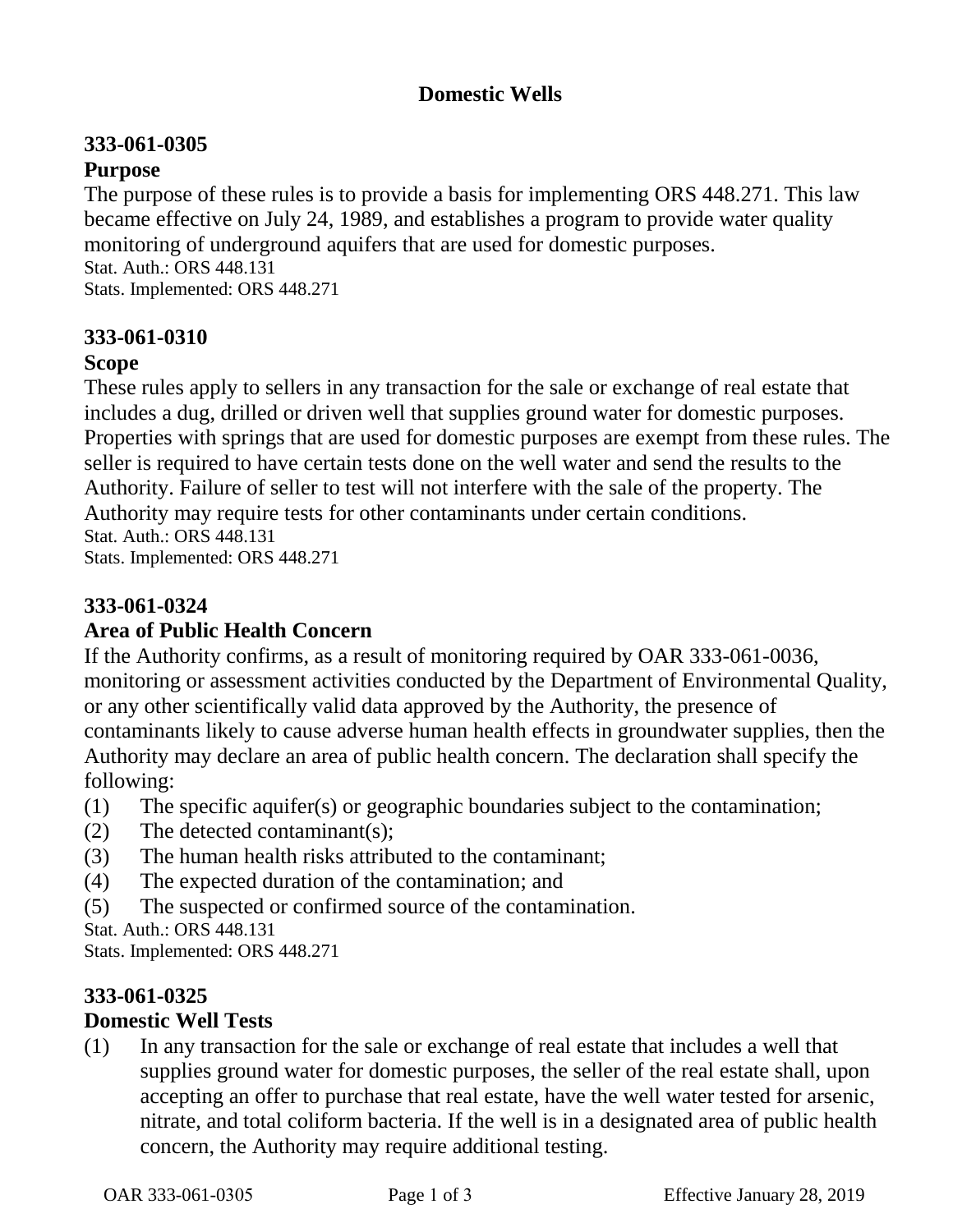- (2) The seller, or seller's designee, must submit the results of the required tests to the Authority and to the buyer within 90 days of receiving the results of the tests.
- (3) If the seller, or seller's designee, fails to comply with sections (1) and (2) of this rule, this does not invalidate any of the documents needed to complete the sale of the real estate.
- (4) The seller, or seller's designee, is responsible for making sure that the Authority's Water Systems Data Sheet is completed and submitted to the Authority with copies of the arsenic, nitrate, and total coliform bacteria lab slips.
- (5) The Water Resources Department well identification number and a description of the property shall be entered on the water system data sheet for the seller to be considered in compliance with ORS 448.271. The description shall include township, range, section, street address, city, state and zip code.
- (6) The lab tests required by ORS 448.271 cannot be waived even if the buyer agrees not to have the well tested.
- (7) The lab tests for arsenic, nitrate, and coliform bacteria are considered valid for one year if they are associated with the sale of the property.
- (8) If the well is not on the property being sold, but the real property includes an interest to a well on adjacent property, including an easement, that interest would be considered part of the real property. Therefore the tests would be required.
- (9) ORS 448.271 only applies to wells that have been made operational to supply groundwater for domestic purposes. Capped domestic wells on unimproved lots are not required to be tested.

Stat. Auth.: ORS 448.131 Stats. Implemented: ORS 431.110, 431.150, 448.131 & 448.271

# **333-061-0330**

### **Accredited Laboratories**

Only laboratories accredited according to Oregon Environmental Laboratory Accreditation Program (ORELAP) standards, as prescribed by OAR 333-064-0005 through 0065, shall be used to conduct the water tests required by these rules.

Stat. Auth.: ORS 448.131

Stats. Implemented: ORS 431.110, 431.150, 448.131 & 448.271

# **333-061-0335**

### **Sample Collection**

(1) Only persons who have knowledge of the appropriate procedures for the collection and handling of the water samples for arsenic, nitrate, and total coliform bacteria and who have experience in this area shall collect the samples. These persons include Registered Sanitarians, certified water system operators, well drillers, pump installers, and lab technicians. Specific instructions for the collection, preservation, handling and transport of the samples may be obtained from certified laboratories, county health departments or the Authority and must be strictly adhered to.